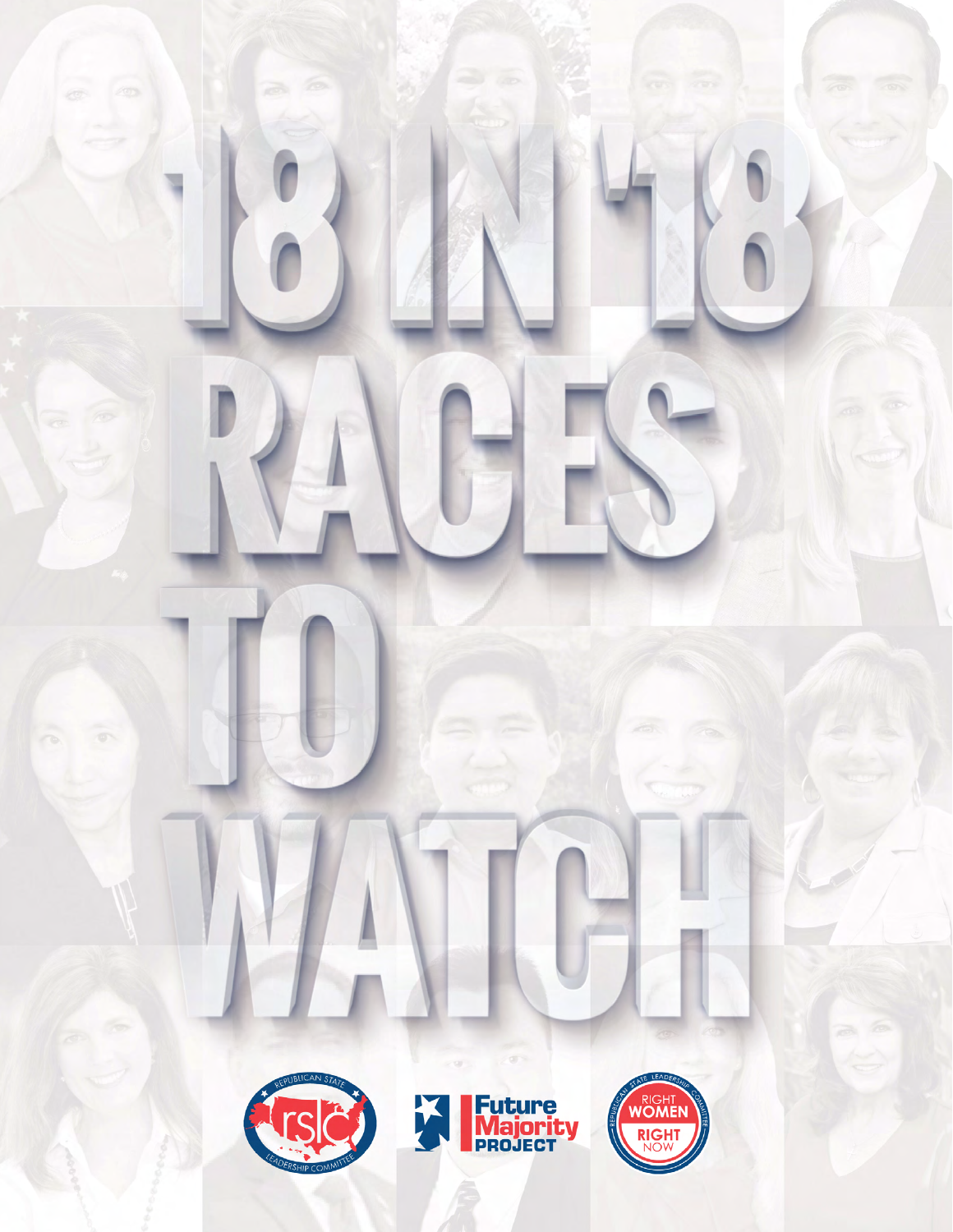

As state-level Republicans have reached modern highs in legislative majorities and statewide offices held, the RSLC has brought attention to outstanding Future Majority Project (FMP) and Right Women, Right Now (RWRN) candidates running in critical races by highlighting them through the "Races to Watch" program since 2014. In years past, candidates featured in our campaigns proved to be essential majority makers and this cycle is no different. In Kentucky, 16 in '16 featured candidate Melinda Prunty helped Republicans flip the Kentucky House for the first time in 95 years. In Connecticut, 16 in '16 candidates Heather Somers and George Logan helped Republicans achieve split control in the state Senate, bringing Republicans to 69 chambers controlled. Meanwhile, candidates in Colorado, Maine, New York and Washington all played integral roles helping Republicans retain crucial Senate majorities in 2016 and expand our map.

This group of candidates spanning 16 states concludes the RSLC's "18 in '18: Races to Watch" list. In total the RSLC featured 72 down ballot candidates who are changing the face of the Republican Party at the state level and are breaking barriers in state legislatures and statewide offices.

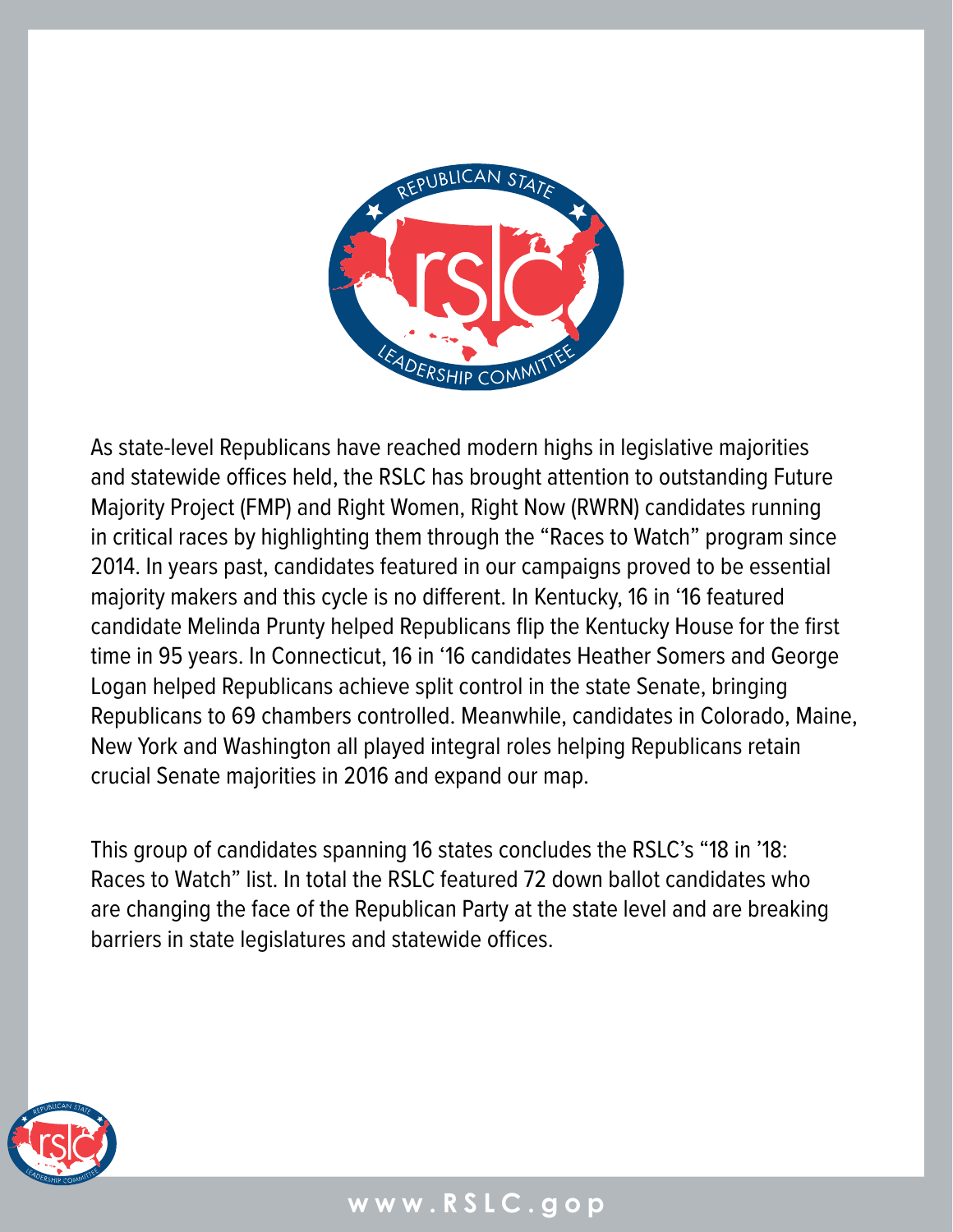### 1 **www.RSLC.gop**

## **Ginny Shaver Alabama House District 39** ALABAMA

*Republicans gained a majority in the state House following the 2010 midterms which was the first time Republicans controlled the chamber since 1868.* **<www.facebook.com/ginnyshaver4alhouse39>**

Ginny Shaver is the former owner of Shaver Tax & Bookkeeping and has 17 years of experience in municipal government. Shaver serves as a member of the Alabama State Republican Executive Committee, Vice-Chair of the Cherokee County Republican Executive Committee, and President of Cherokee County Republican Women. In her first bid for public office, she won the Republican Party nomination for the Alabama State House of Representatives for District 39 in the June 2018 primary and faces no opposition in the November 2018 general election. Ginny and her husband of 37 years, Jeff, reside in Leesburg, Alabama, and enjoy riding their motorcycles and spending time with their German Shepherds. They are the parents of three children and experienced the arrival of their first grandchild this year.

*Shaver's victory in November will be a pick up for Republicans as the previous Democrat incumbent, who had been in office for over 30 years, did not run for re-election and the Democrats did not field a candidate for this district this cycle.*

### **Sine Kerr Arizona Senate District 13** ARIZONA

*Arizona has been a Republican trifecta state since 2009.*  **<votekerr.com>**

When her father retired from the U.S. Army, he moved 3-year old Sine and the rest of the family to Buckeye, Arizona. Sixteen years later, she married her high school sweetheart Bill and the two of them have since had one son and three daughters who are all now married. They have ten grandchildren with one on the way. In 1980, Sine and Bill started their dairy business with 15 cows. Thanks to hard work and dedication, today they have 1,100 milk cows and 800 replacement heifers. Sine's passion for agriculture extends beyond their farm and dairy as she has sat on the AZ Farm Bureau's Board of Directors and served as the Women's Leadership Chair. Her other passions include family and children's issues, caring for and serving our veterans (five consecutive generations in her family have served in the military), and education issues. Sine's mother was from Mexico, which has helped connect Sine to every part of Arizona's diverse culture, and it has been a real asset as she deals with issues of trade, water, border security, and jobs, all of which are very interconnected with Mexico and Central America.

*40% of legislators in Arizona are female, the highest representation of any state in the country.* 





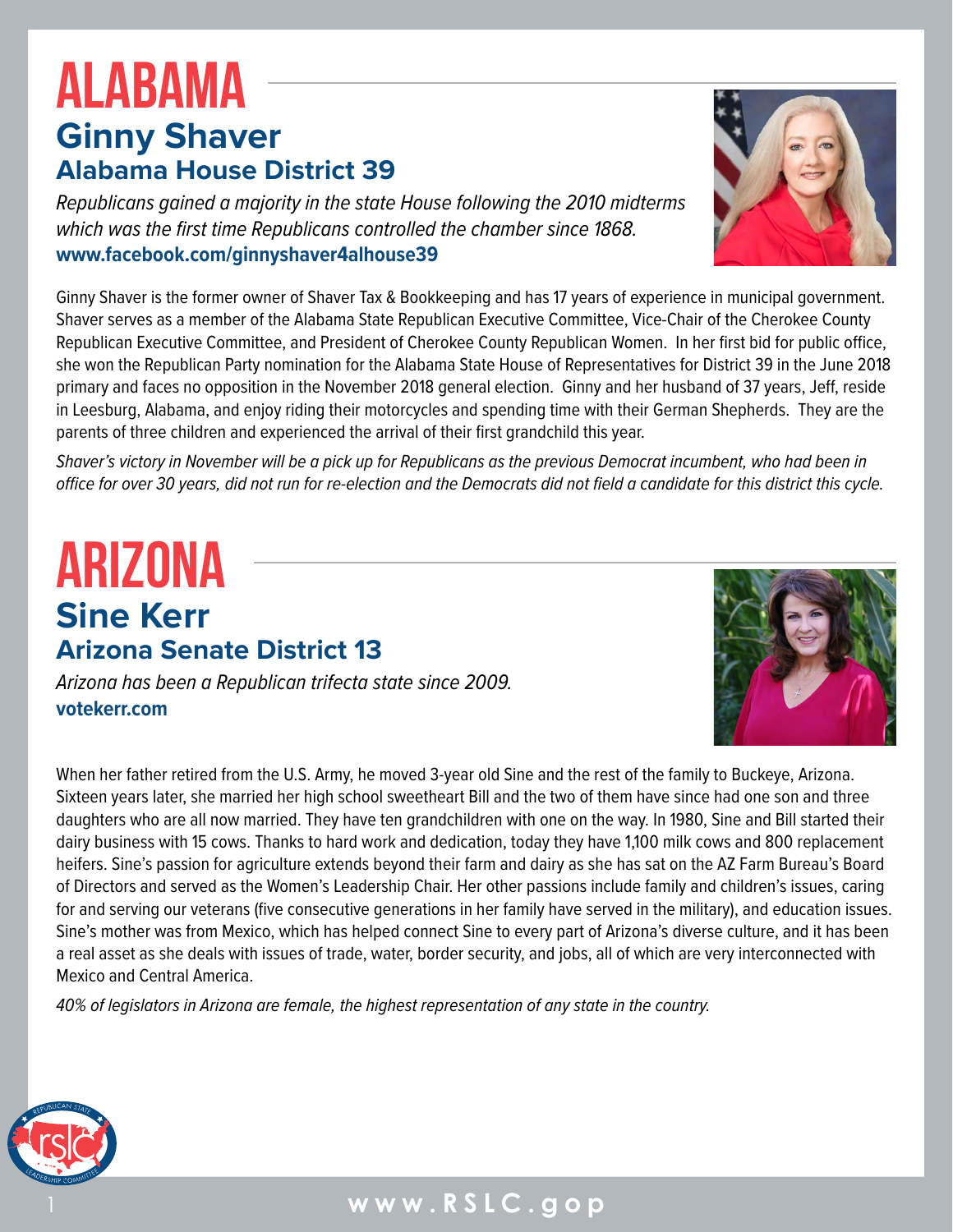# **Melissa Ziobron CONNECTICUT**

### **Connecticut Senate District 33**

*Republicans gained three seats in the Senate in 2016 bringing the chamber to an 18-18 tie.*

#### **[melissaziobron.com](http://melissaziobron.com/)**

State Representative Melissa Ziobron is a lifelong resident of the 34th District with an extensive record of community service. She serves as Assistant Minority Leader and continues her role as Ranking Member of the legislature's influential Appropriations Committee, which is responsible for assembling the spending portion of the state budget. Ziobron has notable district accomplishments in the five years she has represented East Hampton, East Haddam, and part of Colchester. She secured an additional \$7 million necessary to complete the East Hampton High School renovation project, successfully lobbied the US Coast Guard and CT DOT to change the opening schedule and provide a notification system for the East Haddam Swing Bridge, advocated for the expansion of the Airline Trail, secured installment of rumble strips on Rte. 66, cleaned up, and reopened river access at Sunrise State Park and camping access to Devil's Hopyard State Park. Her public service began over two decades ago, when she spent a significant amount of time volunteering in her community. She is a former economic development coordinator and also served as a local elected official on numerous boards and commissions in East Haddam and the region.

*This highly competitive district, currently held by a Republican, is an important hold opportunity for Republicans to gain a majority in the state Senate.*

# **George Logan CONNECTICUT**

# **Connecticut Senate District 17**

*If Republicans flip the chamber it would be the first Republican Senate majority in the state since 1994.*

#### **<ctsenaterepublicans.com/home-logan>**

Senator George S. Logan represents the 17th District, which includes Ansonia, Beacon Falls, Bethany, Derby, Hamden, Naugatuck, and Woodbridge. The Senate Republican Majority Whip, Sen. Logan is Co-Chair of the Planning and Development Committee and Vice-Chair of the Public Health and Veterans Affairs Committees. Trained as an engineer but a businessman by profession, Sen. Logan has stressed the state's need to retain and attract young skilled professionals and to create a business-friendly environment. Sen. Logan believes that the state budgeting process starts "with the simple concept that we stop spending more than we take in." Sen. Logan has spent most of his professional life working through the ranks of the largest private water company in the state – Aquarion – where he learned every aspect of providing clean drinking water to customers. During this time, Sen. Logan has engaged in capital projects, sustainability programs, alternative energy programs, watershed maintenance, environmental compliance, natural resources management, and government relations. At each stage of responsibility, Sen. Logan earned the trust of local officials, environmental organizations, property owners, government officials, and businesses. Sen. Logan is a member of the Future Majority Project executive board and was featured on the RSLC's "16 in '16: Races to Watch" list.

*Senator Logan's victory by less than 900 votes in 2016 flipped a Democrat-held district which brought the chamber to an even tie with 18 Republicans and 18 Democrats.*





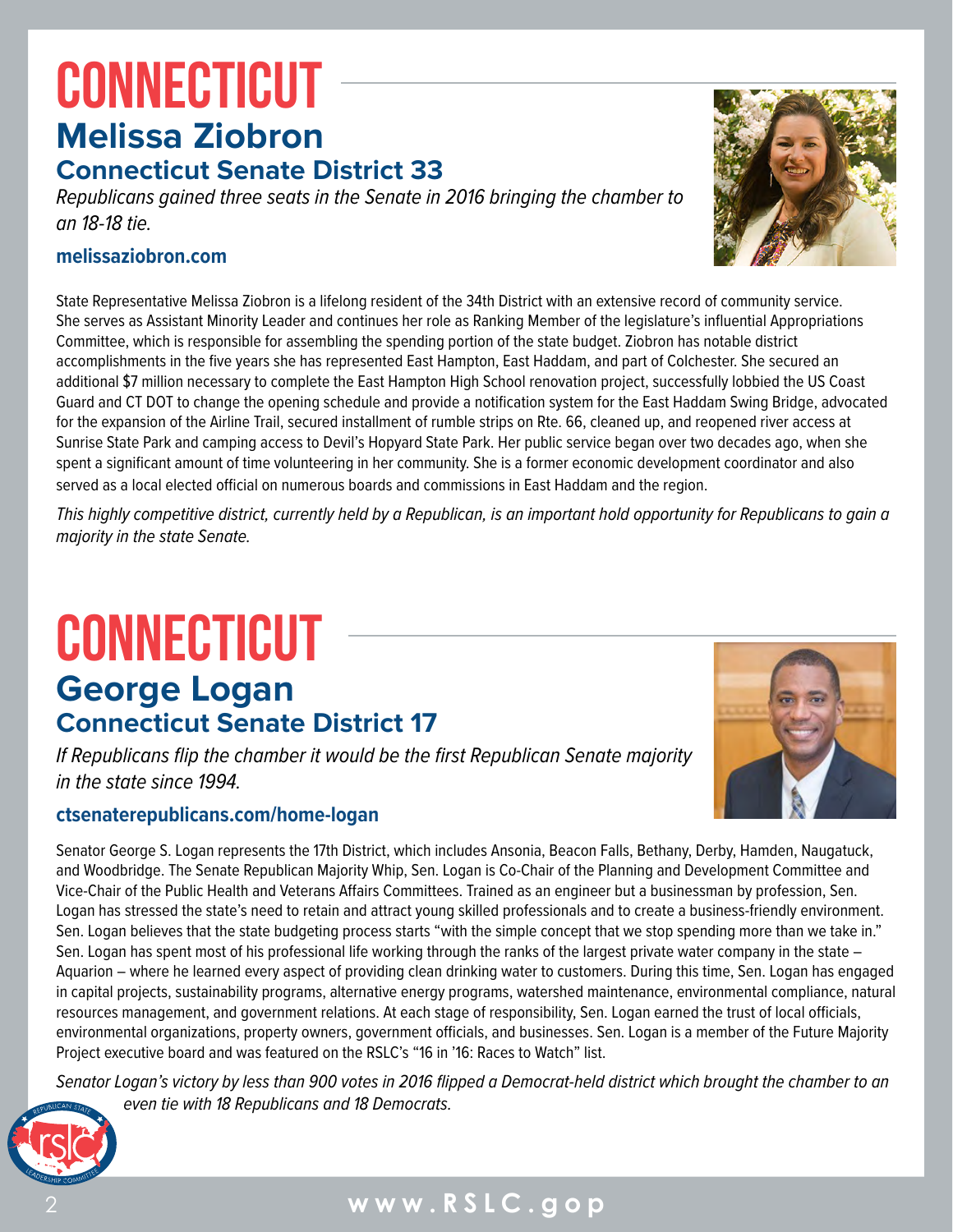# **Ardian Zika Florida House District 37** FLORIDA

*Florida became a Republican trifecta state following the 1998 elections and has remained that way since then making it one of the longest running Republican trifecta states east of the Mississippi.*

#### **[www.voteardianzika.com](https://www.voteardianzika.com/)**

Ardian is the product of American exceptionalism and a modern-day story of the American Dream. He is deeply-rooted in conservative values. Ardian is an American who immigrated to the United States as a teenager from Kosovo in 1997, leaving behind a civil conflict and political turmoil in the war-torn former Yugoslavia. Ardian arrived in the United States with nothing but a willingness to work hard and a desire to earn an education. He pulled himself up by the bootstraps and emerged as an example of an American Dream success story. Ardian is President & CEO of Guardian Street, LLC., a strategic business advisory practice specializing in small and medium size commercial and industrial middle market companies. In 2015, he was selected and recognized by the Tampa Bay Business Journal for the 40 Under 40 Up & Comer Award, given annually to selected rising business leaders in the Tampa Bay. He had the honor and privilege to receive three Gubernatorial Appointments by Florida Governor Rick Scott to three volunteer boards -the Florida Council on Homelessness, the Pasco-Hernando State College Board of Trustees, and the CareerSource Florida Board of Directors. Ardian and his wife, Tasha, have been married for twelve years. They have five children, Natalie, Riley, Jed, Zachary, & William.

*Ardian is running for Speaker Richard Corcoran's district as Speaker Corcoran is term limited from running for re-election.* 

## **Savannah Maddox Kentucky House District 61** KENTUCKY

*In 2016, with the support of the RSLC, Republicans won a majority in the Kentucky state House for the first time since the early 1900s. This electoral shift also included knocking off the former Democrat Speaker of the House Greg Stumbo, who had held office since 1980.*

#### **[www.maddoxforky.com](https://www.maddoxforky.com/home)**

Savannah Maddox, a mother, wife, and lifelong Kentuckian, is the Republican nominee for Kentucky's 61st State House District. She graduated from Northern Kentucky University where she studied Political Science and History, and currently serves as Chair of the Grant County Republican Party and Programming Chair for Northern Kentucky Young Republicans. Savannah has been involved with the Republican Party for over a decade, and is passionate about the political process and encouraging others to take an active role in civic engagement. Prior to her own candidacy for State Representative, Savannah served as County Campaign Chair for Senator Rand Paul, and worked to help elect several other conservative candidates on the local, state, and federal level. Savannah is driven to make a difference in the Commonwealth of Kentucky and wants to focus on protecting the sanctity of life, preserving our 2nd Amendment rights, and promoting sound fiscal policies to foster economic development and secure a promising future for all Kentuckians.

*Savannah's candidacy has been endorsed by U.S. Senator [Rand Paul](https://twitter.com/SavannahL817/status/1050587911966650368) and Kentucky Congressman [Thomas](https://twitter.com/SavannahL817/status/1047536145171660800)  [Massie.](https://twitter.com/SavannahL817/status/1047536145171660800)*





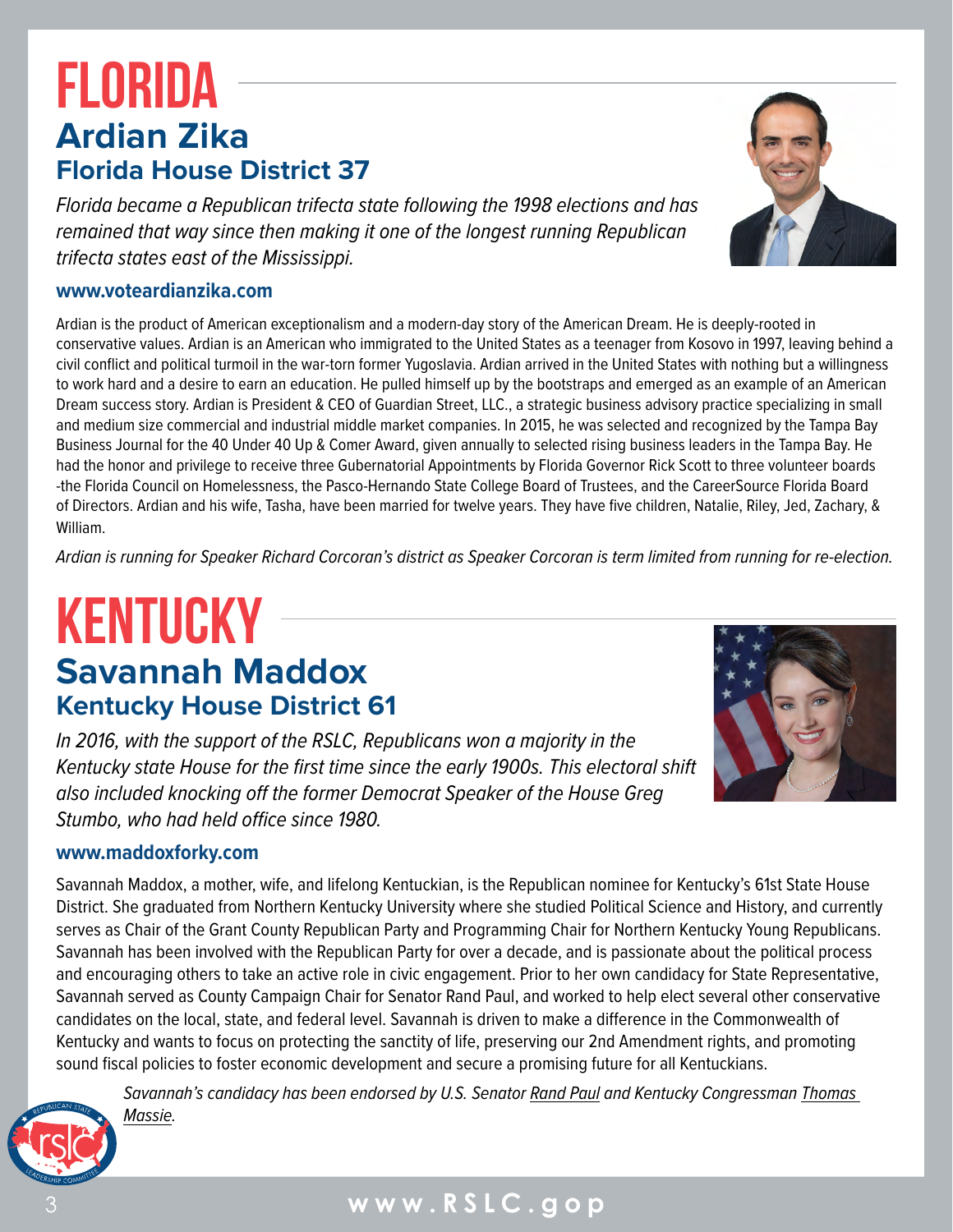## **Lisa Posthumus Lyons Michigan Lieutenant Governor** MICHIGAN

*Michigan was the first state in the country to have a female lieutenant governor when Matilda Dodge Wilson was appointed to office in 1940 by Republican Governor Luren Dickinson.*

#### **[billschuette.com/about-lisa/](https://billschuette.com/about-lisa/)**

Lisa Posthumus Lyons was born and raised in Michigan. She grew up in Alto, attended Lowell High School, and graduated from Michigan State University. Lisa is the fourth generation to own her family's farm. Lisa married her high school sweetheart, Brad Lyons, who is a K9 handler and sergeant with the Kent County Sheriff's Office. Together, they are raising their four children: Easton (13), Charlie (12), Gage (10), and Fisher (9). Lisa learned about leadership and service at a young age from her parents Dick and Pam Posthumus. Dick served as Michigan Senate Majority Leader and Lieutenant Governor of Michigan. Lisa ran for the state legislature in 2010, serving three terms in the Michigan House of Representatives. She was named Assistant Majority Floor Leader, chair of the House Education Committee, chair of the House Elections and Ethics Committee, and served on the House Tax Policy, Financial Services, Insurance, and Natural Resources Committees. In 2016, Lisa was elected county-wide to serve as Kent County Clerk/ Register of Deeds, the position she currently holds.

*Lyons' father, Dick Posthumus, served as lieutenant governor from 1999-2003 under Michigan Governor John Engler.*

# **Margaret O'Brien Michigan Senate District 20** MICHIGAN

*Republicans currently hold a 27-10 majority in the state Senate, their largest majority since the 1950s.* 

#### **[www.margaretobrien.com](https://www.margaretobrien.com/)**

State Senator O'Brien is a life-long resident of Kalamazoo County and grew up on local dairy farms with her parents and three brothers. She credits the farm with learning the work ethic she has today. After graduation from Mattawan High School and the James Madison College at Michigan State University, she was hired as a social worker for Catholic Charities. In November of 2014, Senator Margaret O'Brien was elected to represent the 20th Senate District which includes all of Kalamazoo County. She was chosen by her colleagues to serve in a leadership position as Assistant President Pro Tempore and is deeply honored to represent the residents of Kalamazoo. One of her biggest accomplishments this year was her work with the Sister Survivors of Larry Nassar. She worked across the aisle to reform our laws to protect children from child abuse – including sexual abuse and assault. She continues to work on issues such as domestic violence protections, strengthening regulations on clean drinking water, and cleaning up contaminated sites in our state.

*Senator O'Brien won her election in 2014 by less than 100 votes despite it voting for Hillary Clinton and Barack Obama by double digits in 2016 and 2012.* 





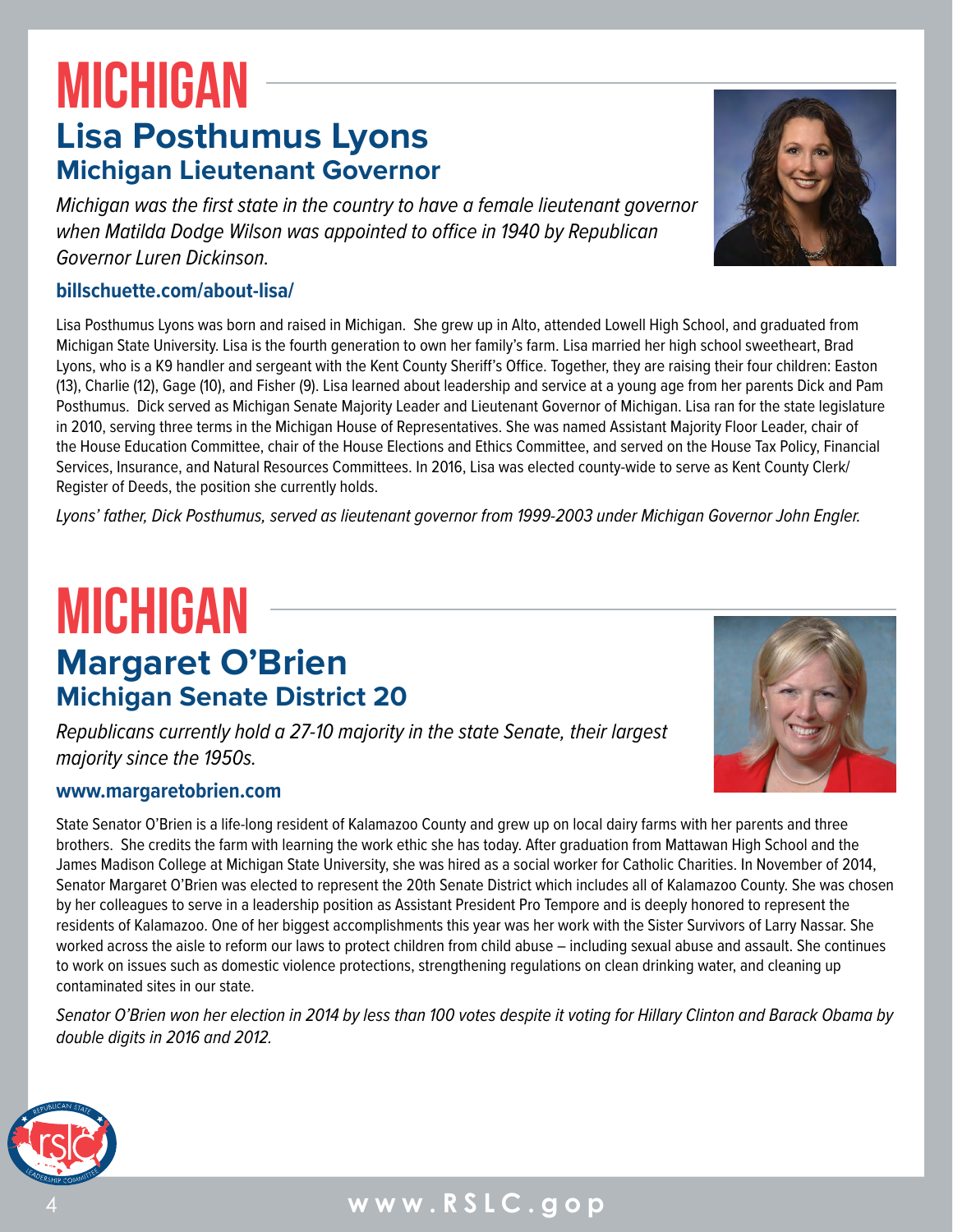# **Mary Elizabeth Coleman Missouri House District 97 MISSOURI**

*Since the 2012 elections Republicans have maintained a supermajority in the lower chamber.*

#### **[www.maryelizabethcoleman.com](https://www.maryelizabethcoleman.com/)**

Coleman was raised in Georgetown, Texas, a suburb of Austin, with her parents, brother, and sister; her parents are now retired school teachers. She started her first business when she was 11 years old, delivering subscription flowers to attorneys and judges in the courthouse and around the town square. She couldn't afford the agricultural license to buy the flowers whole-sale so she wrote then-Agricultural Commissioner Rick Perry, who personally paid for her license. That interaction with attorneys sparked her understanding of how the law can support the community. She received a BSBA in Management from Saint Louis University, where she met and married her college sweetheart, Chris. They moved to San Antonio where she attended St. Mary's University School of Law. She and Chris moved to Arnold, Missouri in 2009 after the birth of their fourth child to be closer to family. Coleman currently represents Ward 2 on Arnold's City Council where she spearheaded Corridor55 - Missouri's first municipally owned co-working space. She is one of many women the Republican House caucus has recruited for pivotal races this cycle.

*Coleman is attempting to flip this district back to Republican control after Democrats flipped control of it in a special election earlier this year.* 

# **Theresa Thibodeau Nebraska Senate District 6** NEBRASKA

*Nebraska is the only state with a unicameral legislature.* 

#### **[www.votethibodeau.org](https://www.votethibodeau.org/)**

Upon graduation from the University of Nebraska Omaha with a degree in Psychology, Theresa spent 8+ years in the Human Resources field. Theresa managed multimillion-dollar accounts, working on the benefits plans of large corporations and was integral in forecasting claims costs for partially self-funded companies. One year after the birth of her second child, Theresa chose to stay at home to raise her family. During this time, Theresa became involved in the Omaha community, including Big Brothers Big Sisters of the Midlands, Essential Pregnancy Services, the Rose Theater, Christ Child Society, and St. Roberts church and school. In 2014, her dream of helping young children develop a foundation for success in school and life came true with the opening of the Primrose School of La Vista. With a staff of 48 team members, Theresa is actively involved in all aspects of the school. Theresa applied and was appointed to an open position in the Nebraska legislature by Governor Pete Ricketts in 2017. In her first session, Theresa kept the legislature from increasing taxes and led an effort to regulate "Bottle Clubs" to reduce sex trafficking in the state.

*Senate District 6 is one of the most competitive in the state as Hillary Clinton carried it in 2016 by 4% after Mitt Romney won it by 10% in 2012.*



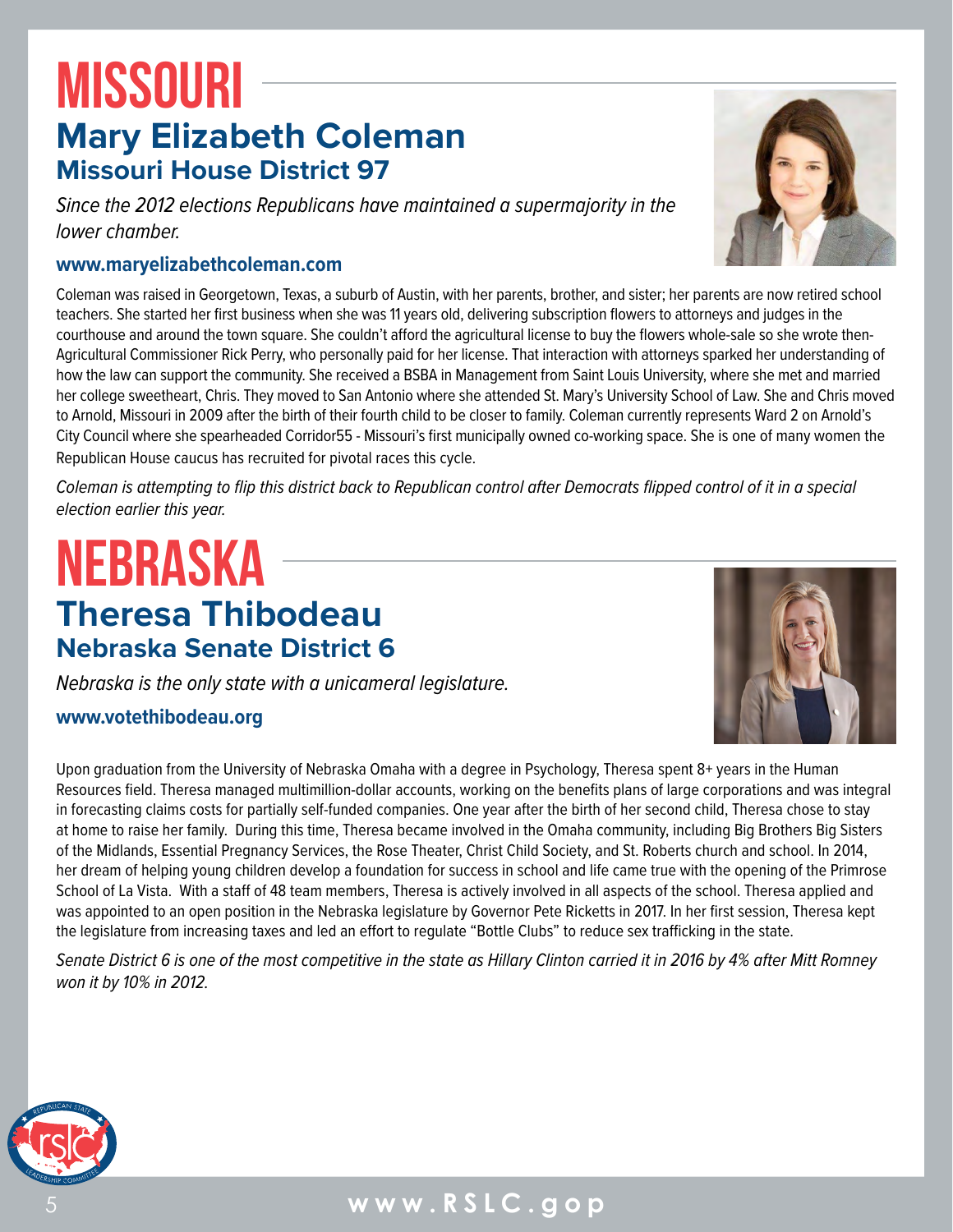# **Lisa Shin New Mexico House District 43** NEW MEXICO

*In 2014, Republicans flipped control of the New Mexico House of Representatives for the first time in decades and are in a prime position to regain their majority this cycle.*

### **[lisasfor43.com](https://lisasfor43.com/)**

Lisa is the daughter of Korean immigrants, who came to America over 40 years ago, to pursue the American Dream of opportunity, prosperity, and freedom for their children. They envisioned success through strong families, hard work, self-reliance, and personal responsibility. After completing her degrees at Wellesley College and the Pennsylvania College of Optometry, she moved to Los Alamos, New Mexico in 1996. She was impressed by the spectacular beauty, world class education, and scientific community of Los Alamos and knew that this would be a great place to build her practice and pursue her dreams. She started with one employee, generating just enough revenue to make rent. Today, her successful practice is a result of the relationships she has built, the trust she has earned, and the business skills acquired over the years.

*Shin would become the first Asian-American woman elected to the New Mexico legislature if she is elected in November.*

# **Jarrod Lowery North Carolina House District 47** NORTH CAROLINA

*In 2010, Republicans gained control of the North Carolina House and elected then state Representative Thom Tillis as Speaker of the House. Tillis would go on to be elected to the U.S. Senate in 2014.*

#### **[www.jarrodlowery.com](https://www.jarrodlowery.com/)**

A lifelong resident of Robeson County, Jarrod Lowery joined the United States Marine Corps Reserves which initiated his lifelong commitment of service to his country and community. He graduated from UNC-Pembroke with a bachelor's degree in political science and a minor in history. While attending UNC-Pembroke, he became a member of Phi Sigma Nu, Inc., the first American Indian Fraternity established in the United States. With the election of Pat McCrory as Governor of North Carolina, he was afforded the opportunity to serve within the office of the Governor in the position of Community Liaison and later as the Regional Director. During his time as Regional Director, he aided the Governor with the organization of the relief efforts during the Hurricane Mathew disaster in Robeson County and the surrounding areas. While working in the Governor's Office, he was appointed to the North Carolina Commission on Volunteerism and Community Service, a position that oversees the AmeriCorps program in the state and promotes volunteerism. Since 2014, he has represented the Prospect and Oxendine communities on the Lumbee Tribal Council where he has focused his efforts on federal recognition and cultural revitalization.

*Lowery would become the first Native Nation legislator of the Republican House caucus if he wins in November.* 





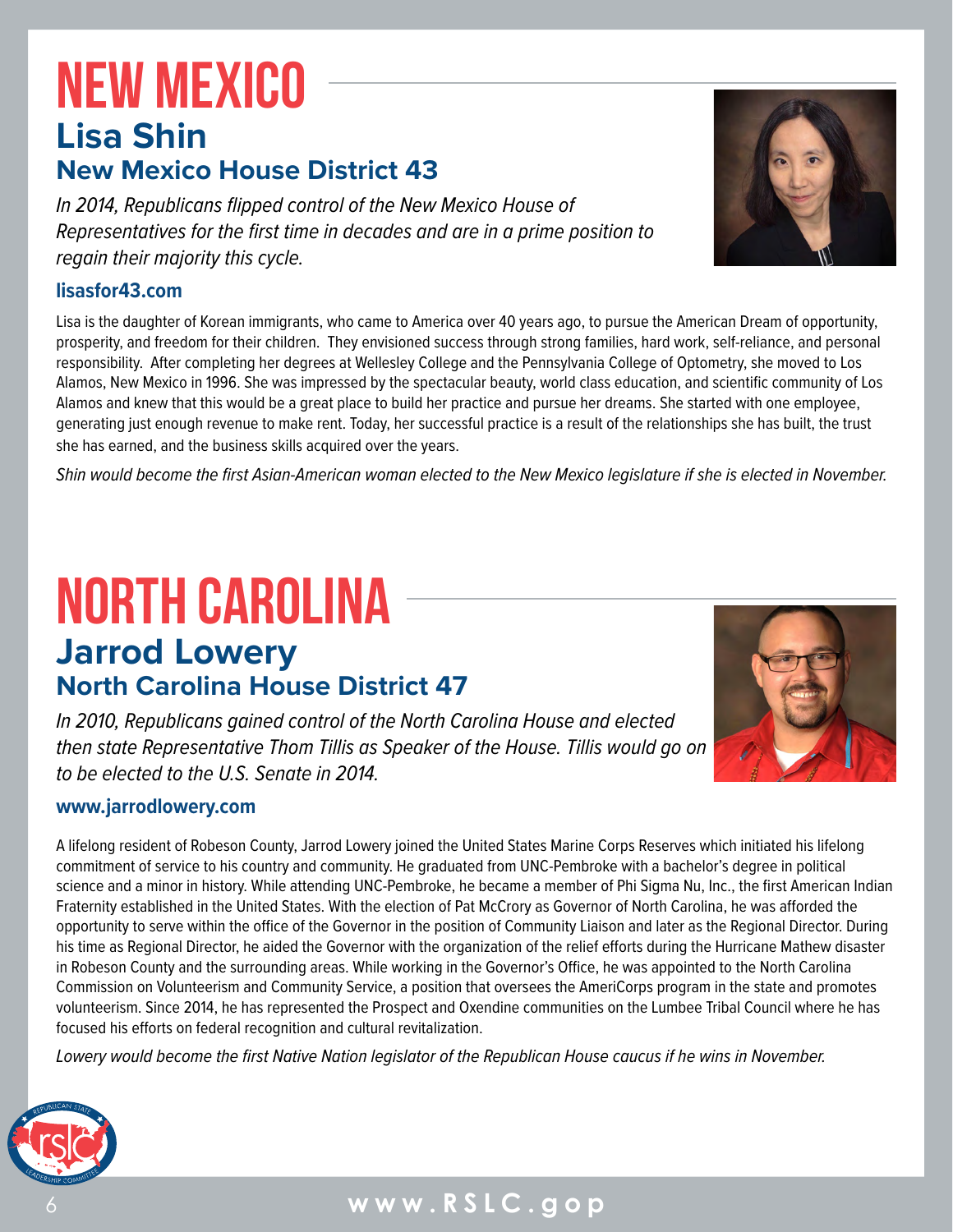# **Daniel Pae Oklahoma House District 62 OKLAHOMA**

*Republicans flipped the Oklahoma House of Representatives in 2004 and have steadily increased their majority in each election since then.* 

#### **[www.danielpae.com](http://www.danielpae.com/)**

Daniel Pae currently serves as an Administrative Assistant in the City Manager's Office for the City of Lawton. Born and raised in Lawton, Daniel is a proud graduate of Lawton High School's Class of 2013. Daniel recently graduated from the University of Oklahoma with two majors in economics and political science, two minors in history and international area studies, and a master's degree in public administration. Daniel served as OU's Student Body President, along with volunteering his time with The Oklahoma Group, Loveworks Afterschool Leadership, and Generation Citizen. He graduated Phi Beta Kappa and summa cum laude with a 4.0 grade point average. Going forward, Daniel plans on pursuing a career in public service centered on the community of Lawton and the state of Oklahoma. Whenever he has free time, Daniel enjoys going on unexpected adventures with family and friends, working out at Planet Fitness, and reading books from the Lawton Public Library.

*Pae would become the youngest member of the Oklahoma legislature if he wins in November and would be the first Korean-American legislator in state history.*

## **Christine Drazan Oregon House District 39 OREGON**

*Republicans are just five seats away from split control in the Oregon House of Representatives.*

#### **[christinefororegon.com](https://christinefororegon.com/)**

Christine Drazan is running for the Oregon House of Representatives to improve Oregon's high school graduation rates and reform the state's spending and budgeting process. She is well prepared to hit the ground running in Salem, having served in positions at the local, county, and state level. She has served on the board of her local PTA and worked to establish a student council and a Kid Governor program to improve civics education in our elementary schools. Professionally, Christine has worked for leadership in the Oregon House, including serving as Chief of Staff to Speaker of the House and House Majority Leaders. In this role Christine supported the development of groundbreaking initiatives including the Oregon Salmon Plan, a Rainy Day Fund for schools, and the creation of the Oregon Cultural Trust. Most recently, she was Executive Director of the Cultural Advocacy Coalition of Oregon, a statewide nonprofit that supports the preservation of Oregon's arts, history, and culture. She and her husband Dan live in rural Clackamas County with their three children.

*This district is one of the only suburban Portland districts that still reliably votes for Republican candidates up and down the ballot.* 



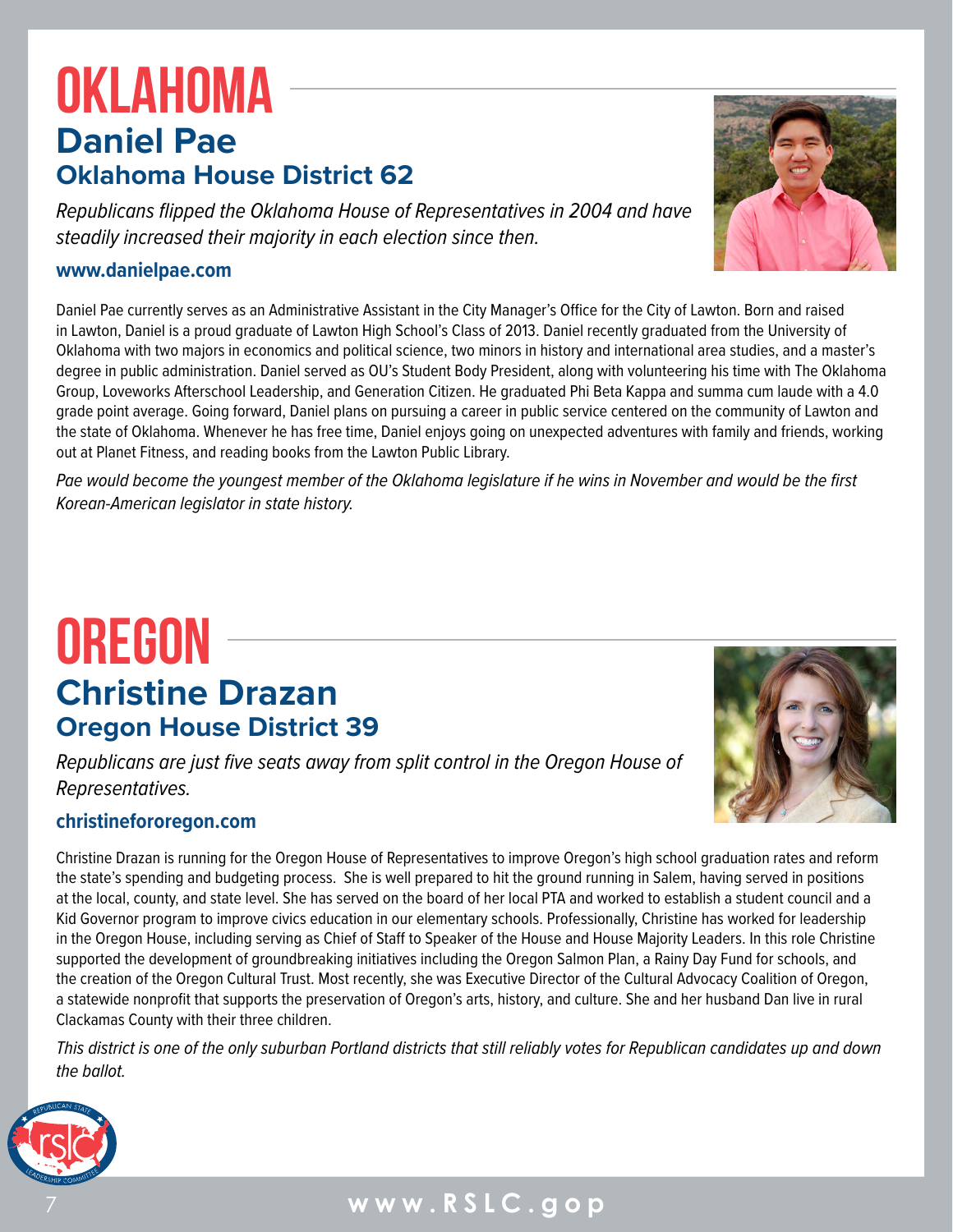# **Mary Hopper Pennsylvania House District 162** PENNSYLVANIA

*Republicans flipped control of the Pennsylvania House during the 2010 midterms and have held a steady majority in every election since then.*

#### **[www.facebook.com/MaryHopperforStateRep](https://www.facebook.com/MaryHopperforStateRep/)**

Mary Hopper is a candidate for the Pennsylvania General Assembly and is seeking to serve the 162nd Legislative District. Her legislative priorities include property tax reform, job creation, school safety, education, and working to end the opioid epidemic ravaging our communities. She has spent most of her life in service to others. She is active in supporting her local community in various roles as both a volunteer and public servant. Mary previously served as Sheriff of Delaware County and as the first female President of Ridley Park Borough Council. In both capacities, she proved to be an effective leader that worked to improve the community. While on Council, Mary worked to improve and offer more services to residents. She also formed strong relationships throughout the community to better serve residents. While serving as Sheriff, Mary worked to modernize the office and improve public outreach. Mary Hopper is the proud mother of two sons, Brandon and Tim.

*While this district has a history of voting for Democrat presidential candidates it has continued to split tickets to send Republican representatives to Harrisburg.* 

# **Pamela Evette South Carolina Lieutenant Governor** SOUTH CAROLINA

*This will be the first election where the lieutenant governor and governor will be elected as a ticket after a recent constitutional amendment.*

#### **[www.pamelaevette.com](https://www.pamelaevette.com/)**

Pamela Evette is the president and CEO of Quality Business Solutions. Under her leadership, QBS grew from a small start-up to earning a prominent spot on Inc. Magazine's list of fastest growing businesses in the nation and one of the best places to work in South Carolina. Pamela has been honored with numerous awards for her entrepreneurship. Because of her leadership in the business community, Governor Nikki Haley asked her to serve as a member of South Carolina's Small Business Regulatory Committee. Pamela has long felt called to public service, so when Governor McMaster asked her to join the campaign as his running mate, she did not hesitate to accept. Their complementary skill sets and shared passion for the people of South Carolina makes this ticket one of a kind. When she's not running her business, or out on the campaign trail, Pamela enjoys spending time with her husband David and their three children, Amanda, Joseph, and Jackson, as well as her mother Jennie, who lives with them in Traveler's Rest.

*Evette would become the first Republican woman to serve as lieutenant governor in South Carolina history if she is elected in November.*





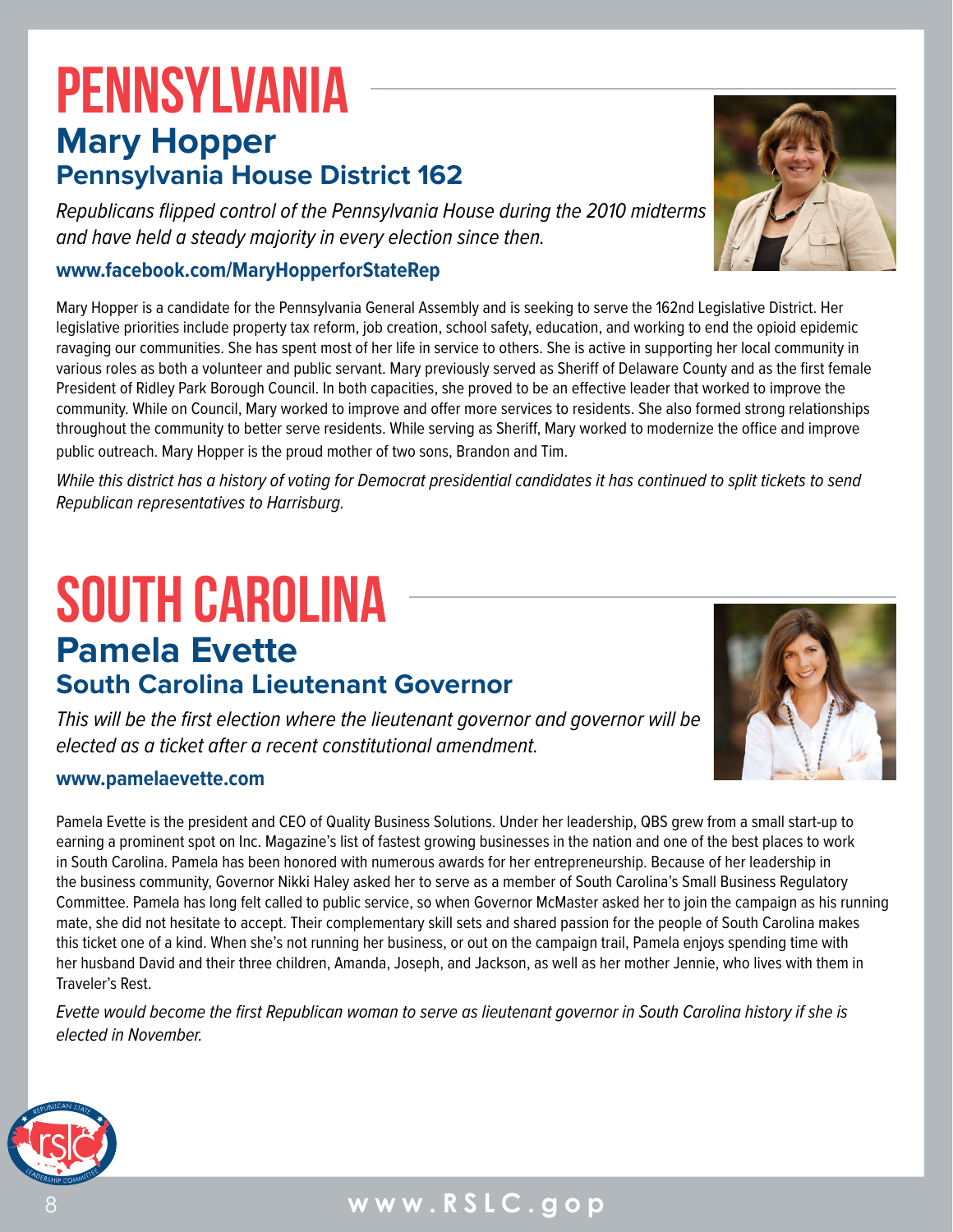# **Tommy Vallejos Tennessee House District 67 TENNESSEE**

*The Republican House caucus increased their majority to 74 members following the 2016 elections making it the largest Republican House majority in state history.* 

#### **[www.tommyvfortennessee.com](https://www.tommyvfortennessee.com/)**

In September of 2010, Mr. Tommy Vallejos became the first Hispanic in Tennessee history to be elected as a County Commissioner. He currently serves District 14 in Montgomery County, and is finishing his second term. During his tenure he has represented all 95 counties in stopping unfunded mandates while serving as the President of the Tennessee County Commissioners Association. Commissioner Vallejos has been preaching the gospel for 30 years and is known for his commitment to stopping gang violence. He travels around the country teaching gang awareness classes to schools, communities, and churches. He counsels and mentors former gang members, helping them become productive members of their communities. He retired from the Army as a Sergeant First Class, having served as an Infantryman for 21 years. He was a Platoon Sergeant with the 101st Airborne Division during Desert Shield and Desert Storm. Commissioner Vallejos has been married for thirty-six years to the love of his life, Caroline. They are the proud parents of four children, and loving grandparents of seven grandchildren.

*Vallejos is looking to flip this district to Republican control after Republicans did not contest it in 2016 despite it only narrowly voting for Hillary Clinton.*

# **Savio Pham Washington Senate District 38** WASHINGTON

*Republicans have the opportunity to return the chamber to Republican control if they flip two seats in November.* 

#### **[www.savioforsenate.com](https://www.savioforsenate.com/)**

Growing up in Saigon, Vietnam under Communist control, he witnessed firsthand life without basic human rights or freedom of speech, religion, and opportunities. It was a life not worth living. Thus, like thousands of other refugees, he fled Vietnam in hope of having a life with freedom of speech, religion, and opportunities. By the grace of God and those in power such as former Washington Governor Dan Evans, who share similar values of freedom and opportunities, Vietnamese refugees were welcomed to resettle in the United States. The moment he set foot on U.S. soil, he promised he would live a life of capitalizing on all the opportunities that came his way, that he would never take freedom for granted, and that he would live a life of service to repay all the blessings he had been given. In the last 28 years, he has embraced all available educational opportunities. With diligence and hard work, he earned two bachelor's degrees, a MBA, and a doctoral degree in Management Organizational Leadership. During this time, he also immersed himself in community service at his local church and the community with special focus on activities and initiatives that support and mentors, give voices and presence to those marginalized. He is blessed with the support of his wife, Dr. Hong-Nhung Nguyen, a family physician and his son, Nathan, a student at the University of Washington.

*Pham would become the first Vietnamese-American legislator in state history if he is successful in November.*